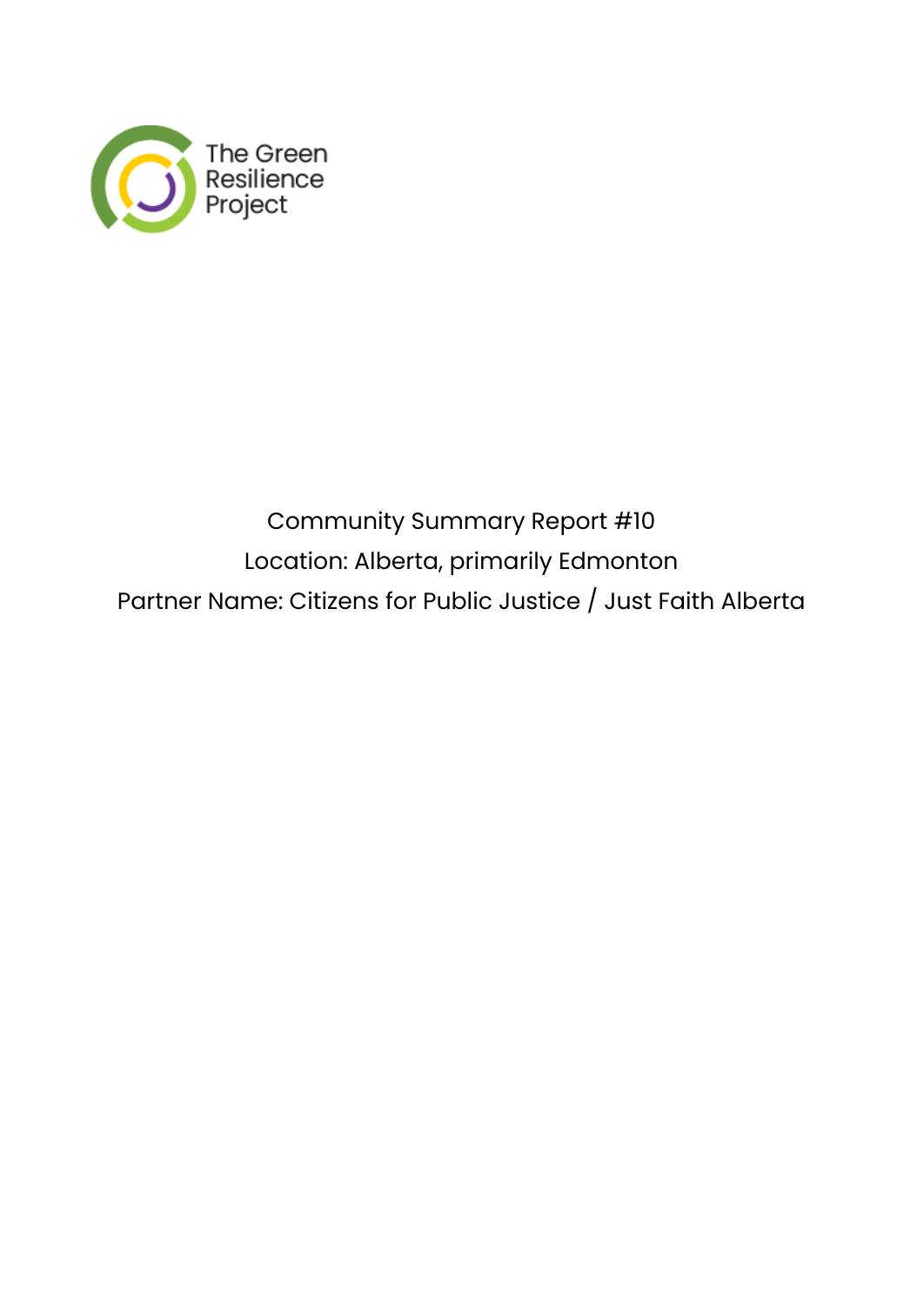## **Green Resilience Project Greater Edmonton and Alberta March 16, 2022 Citizens for Public Justice Contact: Kari Munn-Venn - karri@cpj.ca or Citizens for Public Justice - cpj@cpj.ca**

Citizens for Public Justice (CPJ) is a national organization of members, inspired by faith, to act for justice in Canadian public policy. We are based in Ottawa, but have deep roots in Alberta, particularly in the Christian Reformed Church community (composed primarily of Dutch immigrants and their families) in the Edmonton area. Experience with our Edmontonian members over the last decade or so suggest that among Albertans, they are more aware of, concerned about, and engaged in the work of addressing climate change. As Albertans, however, they are also highly attuned to the provincial political context and the place of the oil and gas sector in the local, regional, and national economy. When considering the purposes of the Green Resilience Project, we felt that it would be valuable to include an Edmonton view.

The March 16 conversation was co-hosted by Just Faith Alberta, a new, grassroots initiative of Christians in Alberta concerned with social justice issues. The facilitator expressed that for many in Christian communities in Alberta, the issues of climate change and just transition are divisive and often leave Christians feeling out of place within their faith communities as many in their communities are strong supporters of the oil and gas industries. This conversation was mainly those from the Edmonton area but expanded to encompass all of Alberta, focusing particularly on Christians interested in just transition, climate change, and income security.

The Green Resilience conversation brought together eight participants, including the local co-facilitator: five from Edmonton, one from Calgary, one from Fort McMurray, and one originally from Olds, but currently residing in Ontario. Four of the participants were over 60, four between 40-60 years old, and one between 20-40, Many of the participants had engaged with CPJ in the past and—since one of our focus areas is climate justice—had a general understanding and consensus around the necessity for change in terms of a just transition and action on climate change. Given the small size of the group, the entire event took place in plenary.

Participants expressed a variety of **reasons for choosing to attend the conversation**. As one participant put it "We're going to hell in a handbasket environmentally and climate change-wise and we better do something." For others, this conversation was a learning opportunity as part of a larger effort in their effort to combat climate change. "I'm always curious about how we can better live in the world and make our footprint smaller and just for everyone." For some participants who are heavily involved with efforts to combat climate change at a systemic level, this conversation was a chance to meet like-minded folks in Alberta. And finally the last trend we saw was a desire for folks from faith communities to be able to talk about just transition, whether their own church community was involved in climate change work or not; these participants saw just transition as relevant to their faith and the way they live it out.

The conversation began with some context from the facilitator who stated that she and several other participants lived in the "Industrial Heartland," an area outside of Edmonton in which there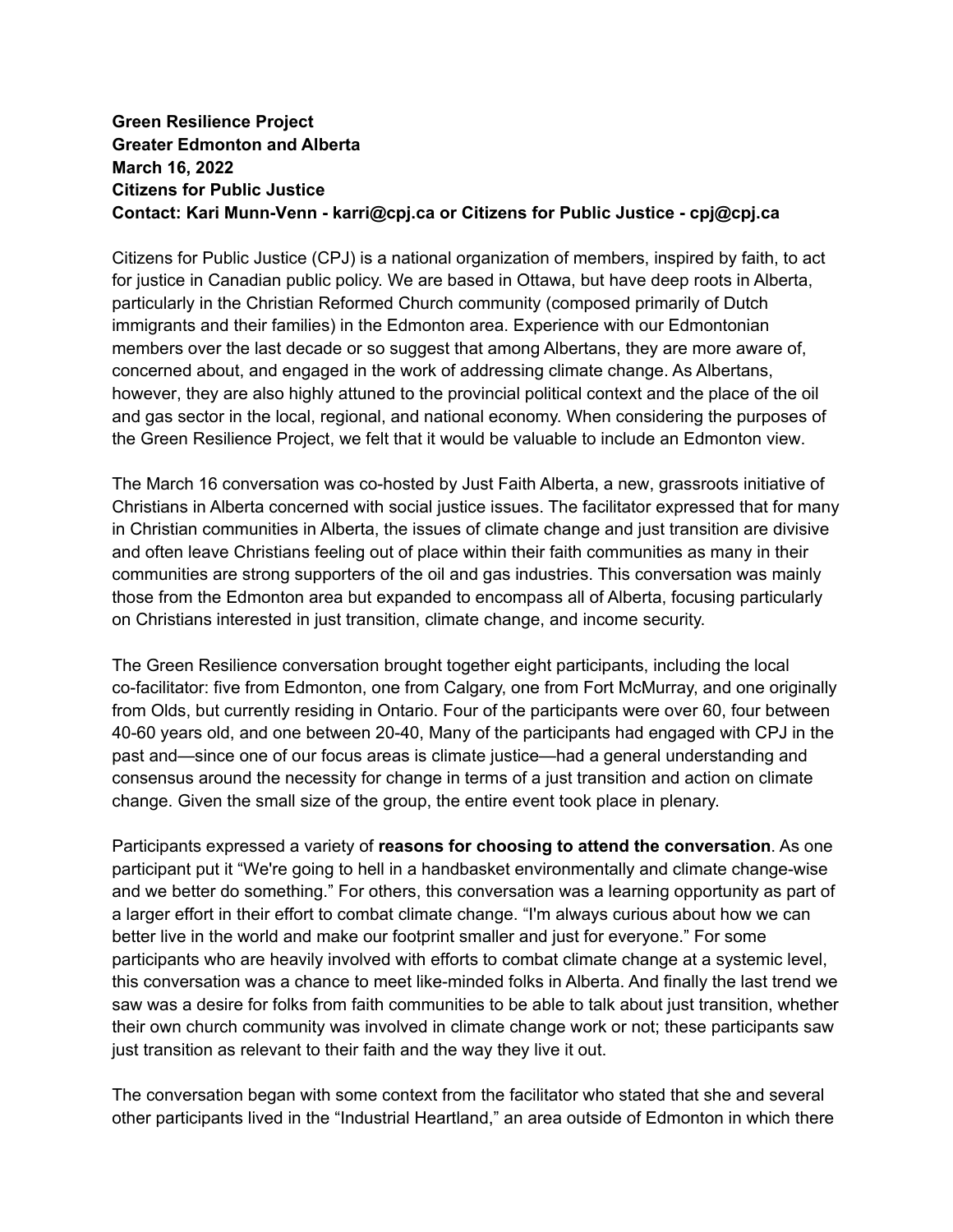are many pipelines, refineries, and diversification projects. **The oil and gas sector is the major employer and contributes significantly to the economic success of the area**. She recollected that the area was somewhere you could live "quite cheaply" as taxes were low but the recreational and municipal facilities were of a very high standard. The contributions of oil and gas companies through property taxes and other agreements have largely contributed to the standard of living in the community. The facilitator noted that in conversation with members of the community, "when you start talking about changing weather patterns, when you use the word climate change, what I always hear is, the first thing is the concerns that people have over their employment, and especially their lifestyle, their livelihood." This was a common theme throughout this conversation. As one participant said "I moved to Fort McMurray towards the end of the last boom, in 2014. I was here for the fire and the recent floods, and of course the economic downturn. I have seen the anxiety caused by uncertainty. Like you discussed in the introduction, speaking of climate change is a non-starter when people are just worried about their jobs and the value of their homes. It makes it difficult to discuss. I find people that I talk to or hear from will complain about the extreme weather patterns but will rarely attribute it to climate change." [Teacher 20-40 years old].

It was clear that though even those working in the oil and gas industry have acknowledged extreme weather events and changes, **the acknowledgment of climate change brings immediate concern about jobs and livelihoods that make product conversation difficult.** The facilitator-participant noted that the oil and gas industry has been cutting back on workers both because of decreased extraction but also as technologies have meant less workers are needed to do the same job. This has increased instability and concern for workers in the industry. She expanded that many of the men her husband knew growing up left high school before graduating and were able to get well paying jobs in the oil and gas industry. She described this demographic of 40-55 year old men with minimal education who relied on the industry to maintain their relatively well-off lifestyle as the most difficult to talk to about climate change. Others elaborated on this problem, of those who felt they were too old to retrain and did not have experience outside the sector; for them the threat of a changing economy so close to retirement was reported by participants as particularly worrying.

Participants also spoke about **extreme weather and the disproportionate effect it had on those with lower income**. As one participant who lived in "hail alley" recalled, hail storms have been increasing in extremity in the past 5-10 years and have caused increasing amounts of damage to buildings and homes. As those affected make claims to their insurance in order to make repairs and as these hail storms happen more consistently, insurance rates rise. This is problematic especially for those with lower income who rely on money from insurance claims to be able to repair their homes. A participant who was a farmer also spoke of the immediate difficulties he had faced living in the industrial heartland, both through the disruption as construction on projects happened but also continuously as the county now relies on people being employed in the industry. Land prices have also risen markedly and many farmers in the area have been bought out. He also spoke about the changes extreme weather has had on crops. He stated that he had been a farmer for 40 years and he had seen his two most extreme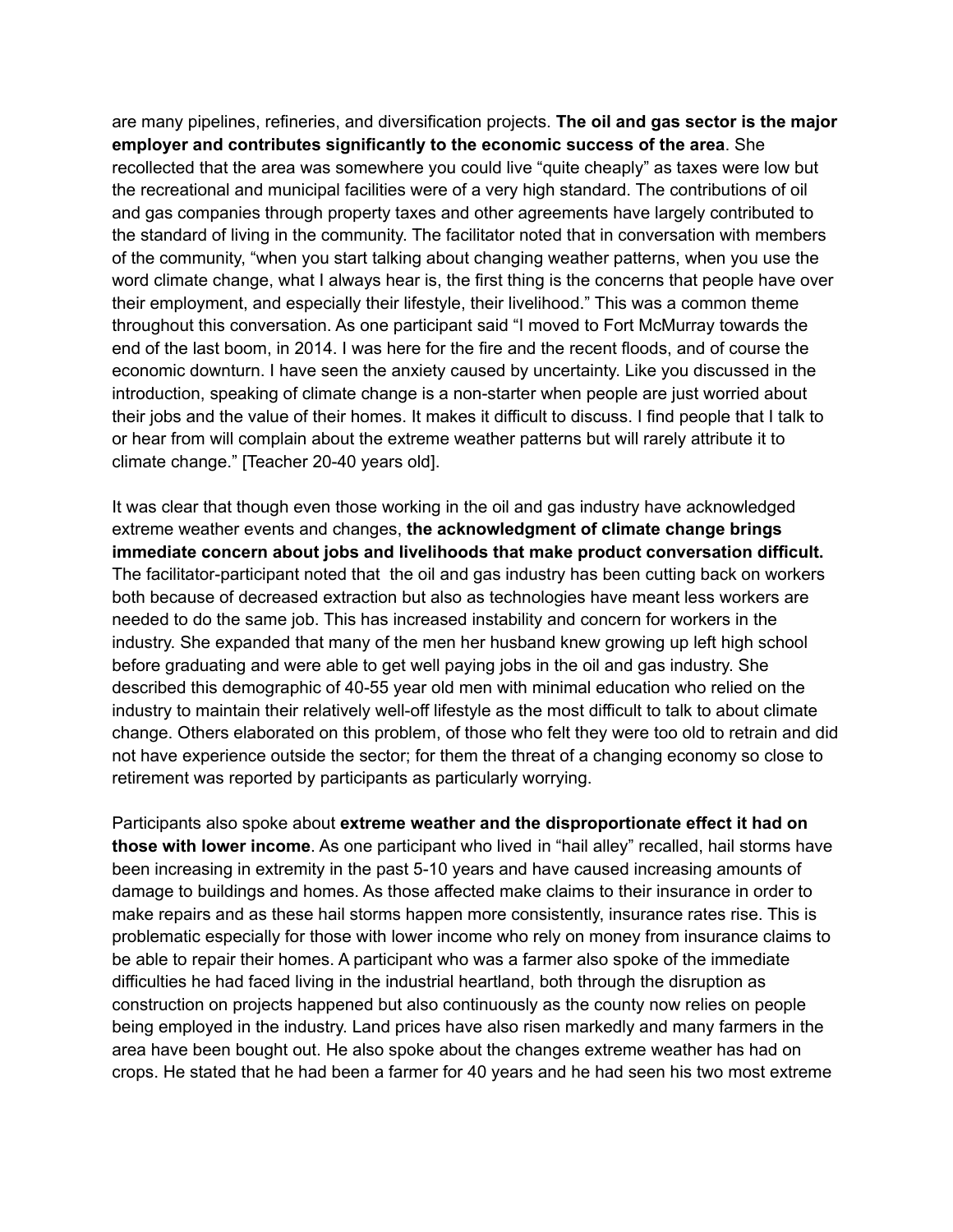years very recently: one very wet and one very hot and dry. Although his farm had survived the difficult growing seasons, he noted that some neighbouring farms had not.

A few of the participants also spoke about the **changes in air quality** in recent years, this past summer and a couple of summers ago because of extreme weather events such as increasing forest fires as far away as the west coast. They also mentioned the effect this had on those who suffered from respiratory illnesses and disabilities. One participant [a man over 60] talked about the effect on his garden and local crops and stated that he didn't remember experiencing an event like the heat dome like that in the province during his lifetime. He elaborated by saying that some of the worst effects of the heat dome were psychological, calling it "mentally troubling". This psychological aspect is seen both in those who advocate for and against a green transition. There is a lot of interest in securing the future, albeit one perspective being more focused on the immediate future.

Another perspective given by a participant was that because of the way our system is built, **it is easier to look at the immediate issues than what seems like far away climate change**. He elaborated that for many of us, food, for example, comes from far away places like Ukraine and Ecuador so we don't see the effects of the climate on our local crops, we don't see the effects on our food systems until an extreme weather event means that trucks can't get to the stores. The participant went on to say "And this is why it's important for me as an Indigenous person to listen to elders, and to listen to what has come before, listen to our elderly people, and express their marveling at the changes that are happening in the environment that we haven't seen before." Our lack of connection to the world and community around us often doesn't allow many to see the big picture of the climate crisis.

This lack of connection was also expanded on as participants talked about the **increasing insecurity in the oil and gas industry**. Several participants, especially those from Edmonton, raised the issue of precarity in the sector, many jobs are fixed term contracts, sometimes even a few weeks or months and then workers often live precariously until their next contract. Another participant elaborated on the ways in which the increase of migrant workers in the sector as well has led to workers being seen as more and more expendable. As he stated "It's a different demographic, it's a different culture that's being played out. I think that part of that is that there's an expendability to the temporary worker. This has really put us at a disadvantage for long-term community-building and long-term understanding of the impacts [of workers being seen as replaceable]. So we see the way that communities formed around mining, the mining dried up, and then we see a lot of ghost towns. We never dealt with the impacts of [dying industries and dying communities], the loss of jobs, the loss of livelihood, the loss of community. We've always just moved on." The participant noted that this is where the building of community was necessary for resilience.

The combination of **increased precarity** and **expendability of workers** and a loss of community **has led to workers being even more sensitive about discussions on climate change** or a green transition. As one participant put it, "If you listen to people carefully, and it takes a lot of time…people have a lot of reasons not to respond to these things. And, a lot of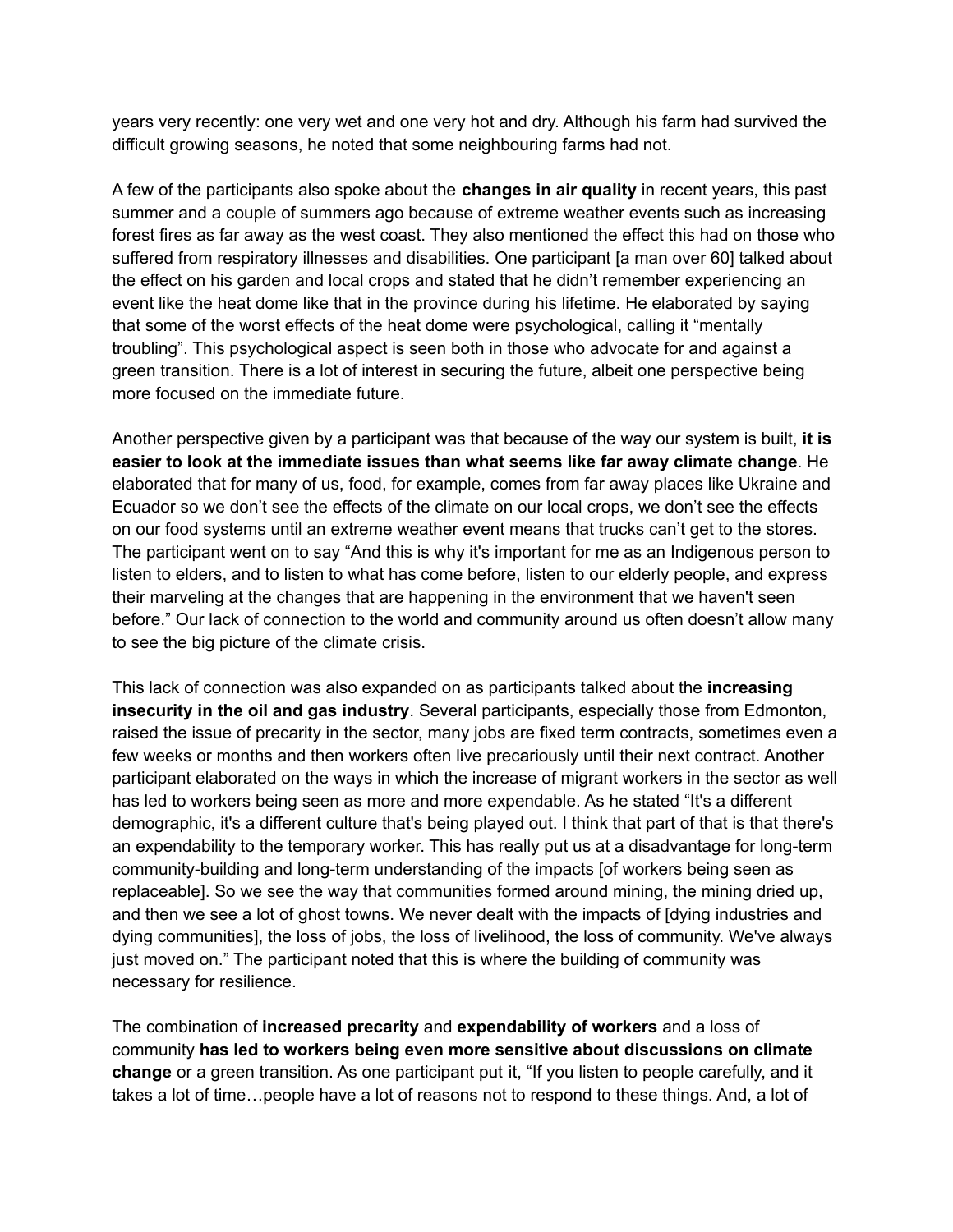them are quite understandable". Though different members of the group expressed different levels of frustration and understanding in having conversations with others about climate change, there was a general acknowledgment that while workers in Alberta had legitimate reasons to be afraid for their livelihood, climate change and green transition needed to be addressed head on.

When the discussion came to **ideas for a green transition** participants noted that the ideas already existed. Participants recommended income supplementation up to and including basic income, more progressive taxation, sharing of wealth, reducing income inequality, as well as retraining and bridge programs in order to allow workers to financially withstand the transition. What was more top of mind for participants, however, was grappling with issues related to the income levels (in oil and gas) and the difference between a concern for *livelihood* and *lifestyle*. Because of the high salary levels in the industry, many workers previously had "fairly expensive lifestyles." The worry when it comes to economic transition away from oil and gas was not only of livelihoods, but as participants noted, keeping up lifestyles that relied on the relatively high income provided by the 'boom' periods of the industry. As one participant noted, "To go to a basic income would be to live a much more modest lifestyle. That will be hard when you live in a big house and have to downsize, you know, you can sell toys or big trucks or trainers I suppose. But you know, that's what might be part of a just transition is making our footprint smaller."

This is also where some participants felt this connected with **faith-based justice** for them. They saw the church as having a role in helping people divest from lifestyles that prioritized material wealth. As one participant noted "our socio-economic system is sort of rushing at high speed into growth and materialism and running havoc over the environmental reality in which God has put us. We need public policies, and civil society initiatives that help people to reorient. That involves a fundamental turnaround. It's about what you love, and what you pursue with your life. That's religious. That's your deepest commitments. Many Christians are committed to material prosperity and economic growth as a solution to getting more things so that we can be happier. And that's not the gospel. I think the churches could do a lot to say that there are other ways of being fulfilled, quality of life, being with people, relationships, reciprocity. These are all things that we need to relearn."

Another participant who is a minister talked about **the role churches have**, as they often have access to leaders and workers in the community, saying they can be leaders in these conversations. Both in inviting people of faith to care for the environment and reorienting their priorities. In this way churches can be an important part of opening up these conversations in areas where they may be tough to have and building resilient communities for a green transition.

An overwhelming sentiment throughout this conversation was **the need for more open conversation around climate change in Alberta**. Many participants were involved in climate initiatives and felt the pressure of the climate crisis but were keenly aware of the conversations not happening within the greater Alberta context and indeed even in their own faith communities. As one participant put it "It just doesn't get dealt with because it's too difficult to